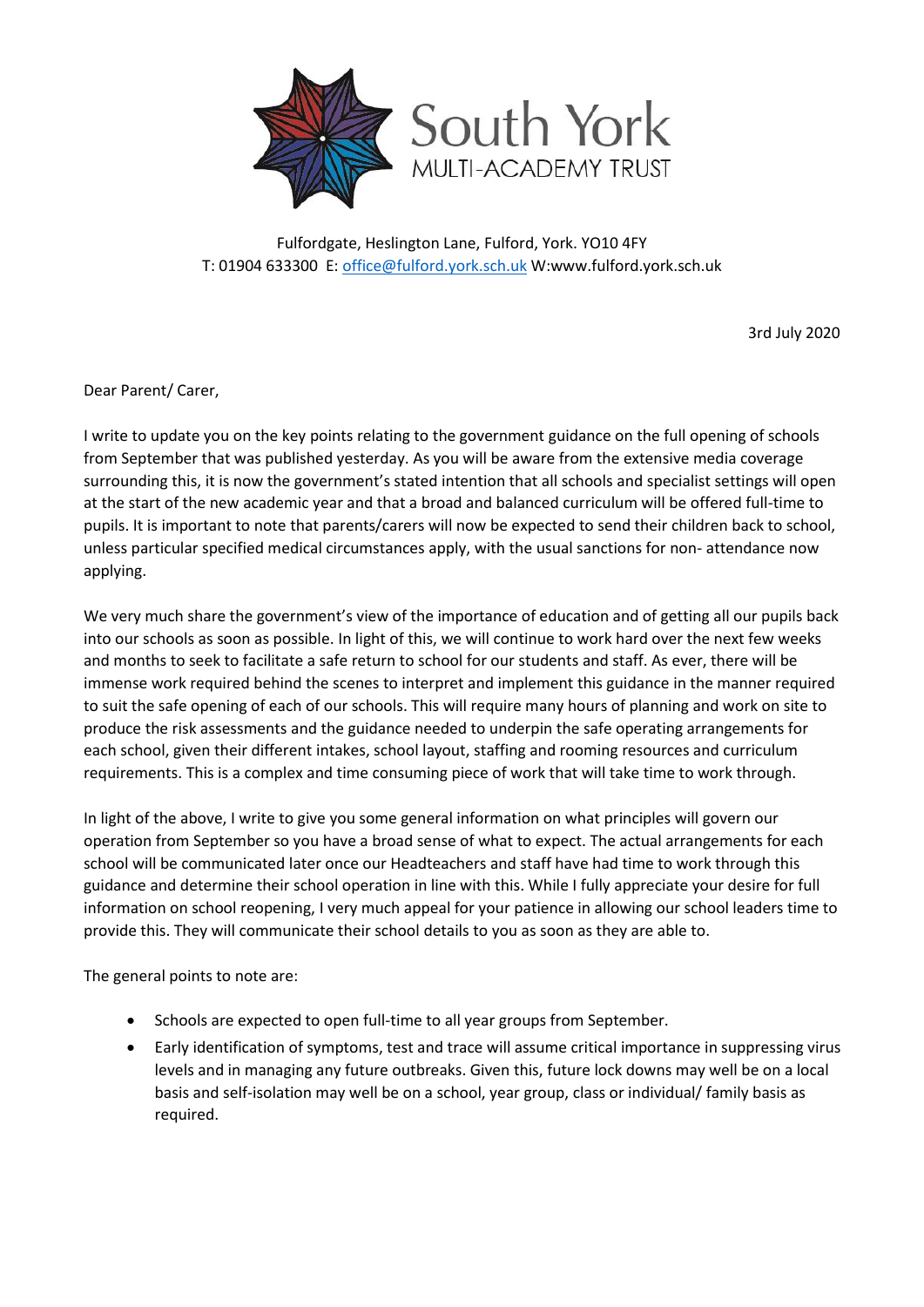- While social distancing will no longer fully apply, schools will work to minimise the number of contacts that pupils and staff have within the school day and to minimise close contact where possible. Social distancing will continue to be promoted and observed wherever practical and classrooms will tend to be arranged with forward facing desks with the teacher at the front of the class as the norm.
- Schools will be required to implement a range of protective measures to reduce the risk of transmission. These will include the creation of class or year group 'bubbles' to reduce social contact, the modification of some curriculum activities such as PE and Music, and the consideration of the use of staggered start/finish times and those for breaks/lunches. Enhanced cleaning regimes and the promotion of further protective measures such as regular hand washing and the 'Catch It, Bin It, Kill It' approach will operate and will be promoted in all our schools.
- Our curriculum will seek to operate on a broad and balanced basis though adaptations will be needed to address identified learning gaps. Additional funding from the government will be utilised to address specific learning gaps identified and to provide tutoring for specified groups and individuals identified in government guidance. This funding will be utilised based on the professional judgment of the Headteachers and key staff within our schools.
- Additional pastoral support and curriculum guidance will be used to address any well- being issues relating to the pandemic and to promote the wellbeing and mental health of those in our schools.
- While non-overnight domestic school visits may resume, we will ensure any planned visits are subject to review and additional risk assessment considerations before these are allowed to take place.
- Strong standards of behaviour are crucial to the safe and effective return of pupils to our schools. Pupils will be expected to follow our systems and approaches to support behaviour for learning on their return to school in order to protect all those in our school community.
- School uniform should continue to be worn with regular washing and good hygiene requirements followed in relation to this. While students should now bring in their own essential equipment such as pens and pencils, where these are not already supplied individually by schools, additional items of clothing and equipment brought into school must be minimised. Individual schools will inform you what equipment is required.
- Normal end of year assessments are scheduled to resume in primary schools in summer 2021 with GCSE exams and A levels taking place in Fulford. OFQUAL are currently looking at possible adaptations for the summer 2021 GCSE and A level examinations but we know no more on this at present. Further information will be shared in due course. Those pupils unable to sit GCSE and A level exams this summer, and who wish to improve their calculated grades will have the opportunity to sit exams in a special exam series in the autumn term.
- All schools will continue to provide remote learning for those unable to return to school due to self- isolating. We will also be required to have contingency plans to resume wider scale remote learning in the face of any further lock down.